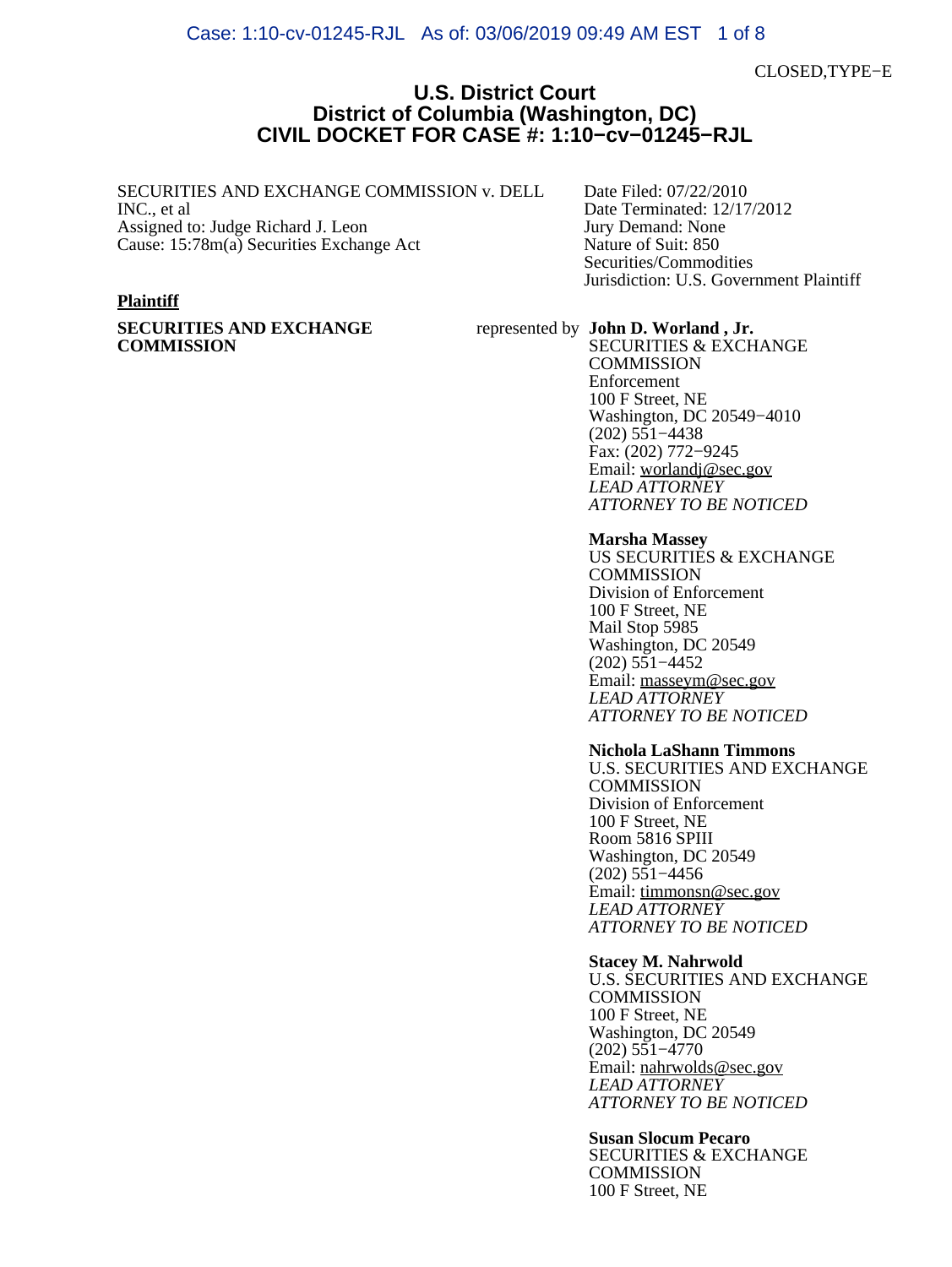Washington, DC 20549 (202) 551−4489 Fax: (202) 772−9363 Email: [pecaros@sec.gov](mailto:pecaros@sec.gov) *LEAD ATTORNEY ATTORNEY TO BE NOTICED*

V.

**Defendant DELL INC.**

**Defendant MICHAEL S. DELL**

**Defendant KEVIN B. ROLLINS**

**Defendant**

**JAMES M. SCHNEIDER** represented by **Scott N. Auby** DEBEVOISE & PLIMPTON, LLP 555 13th Street, NW Suite 1100E Washington, DC 20004 (202) 383−8053 Fax: (202) 383−8118 Email: [snauby@debevoise.com](mailto:snauby@debevoise.com) *LEAD ATTORNEY ATTORNEY TO BE NOTICED*

### **Warren Neil Eggleston**

655 Fifteenth Street, NW Washington, DC 20005 (202) 256−7433 Email: [egglestonn@comcast.net](mailto:egglestonn@comcast.net) *LEAD ATTORNEY ATTORNEY TO BE NOTICED*

**Defendant LESLIE L. JACKSON**

**Defendant NICHOLAS A.R. DUNNING**

V.

**Interested Party**

**EPIQ CLASS ACTION & CLAIMS SOLUTIONS, INC.** *formerly known as* GARDEN CITY GROUP

| Date Filed | Docket Text                                                                                                                                                                                                                                                                   |
|------------|-------------------------------------------------------------------------------------------------------------------------------------------------------------------------------------------------------------------------------------------------------------------------------|
| 07/22/2010 | 1   COMPLAINT against MICHAEL S. DELL, DELL INC., NICHOLAS A.R.<br>DUNNING, LEŠLIE L. JACKSON, KEVIN B. ROLLINS, JAMES M. SCHNEIDER<br>(Filing fee \$ 0) filed by SECURITIES AND EXCHANGE COMMISSION.<br>(Attachments: # $\perp$ Civil Cover Sheet)(tr) (Entered: 07/22/2010) |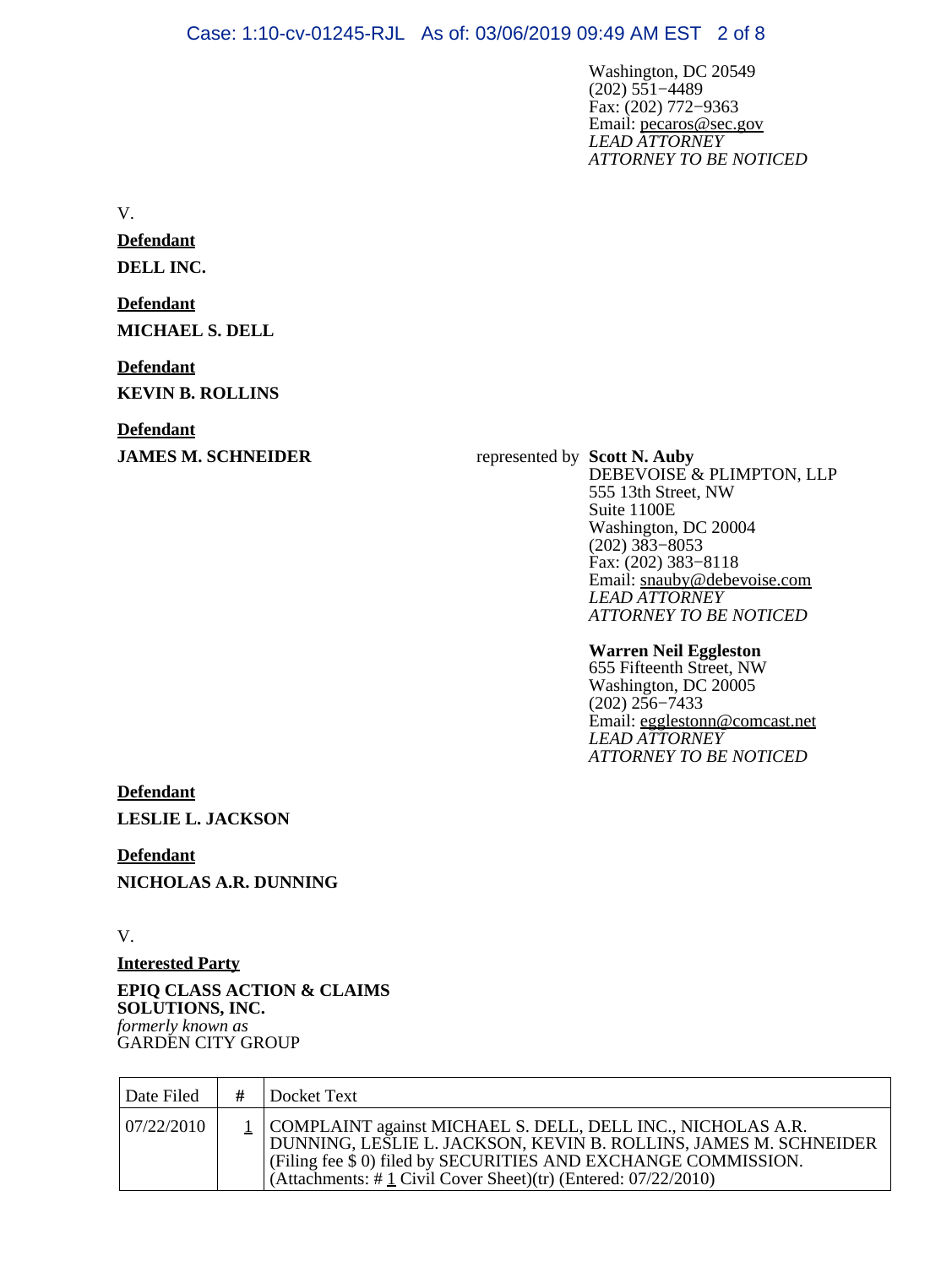# Case: 1:10-cv-01245-RJL As of: 03/06/2019 09:49 AM EST 3 of 8

| 07/22/2010 |                  | SUMMONS Not Issued as to MICHAEL S. DELL, DELL INC., NICHOLAS A.R.<br>DUNNING, LESLIE L. JACKSON, KEVIN B. ROLLINS, JAMES M. SCHNEIDER<br>$(tr)$ (Entered: 07/22/2010)                                                                                                                                                                                                                                                                                                                                                                                                  |
|------------|------------------|-------------------------------------------------------------------------------------------------------------------------------------------------------------------------------------------------------------------------------------------------------------------------------------------------------------------------------------------------------------------------------------------------------------------------------------------------------------------------------------------------------------------------------------------------------------------------|
| 07/31/2010 | $\overline{2}$   | NOTICE of Settlement Consent and Proposed Final Judgment of Dell, Inc. by<br>SECURITIES AND EXCHANGE COMMISSION (Worland, John) (Entered:<br>07/31/2010                                                                                                                                                                                                                                                                                                                                                                                                                 |
| 07/31/2010 | $\overline{3}$   | NOTICE of Settlement Consent and Proposed Final Judgment for Michael S. Dell by<br>SECURITIES AND EXCHANGE COMMISSION (Worland, John) (Entered:<br>07/31/2010                                                                                                                                                                                                                                                                                                                                                                                                           |
| 07/31/2010 | $\overline{4}$   | NOTICE of Settlement Consent and Proposed Final Judgment for Kevin B. Rollins by<br>SECURITIES AND EXCHANGE COMMISSION (Worland, John) (Entered:<br>07/31/2010)                                                                                                                                                                                                                                                                                                                                                                                                         |
| 07/31/2010 | $\overline{2}$   | NOTICE of Settlement Consent and Proposed Final Judgment for James M.<br>Schneider by SECURITIES AND EXCHANGE COMMISSION (Worland, John)<br>(Entered: 07/31/2010)                                                                                                                                                                                                                                                                                                                                                                                                       |
| 07/31/2010 | $6 \overline{6}$ | NOTICE of Settlement Consent and Proposed Final Judgment for Leslie L. Jackson<br>by SECURITIES AND EXCHANGE COMMISSION (Worland, John) (Entered:<br>07/31/2010                                                                                                                                                                                                                                                                                                                                                                                                         |
| 07/31/2010 | $\mathcal{I}$    | NOTICE of Settlement Consent and Proposed Final Judgment for Nicholas A. R.<br>Dunning by SECURITIES AND EXCHANGE COMMISSION (Worland, John)<br>(Entered: 07/31/2010)                                                                                                                                                                                                                                                                                                                                                                                                   |
| 08/02/2010 | 8                | NOTICE of Settlement Corrected Consent and Proposed Final Judgment by<br>SECURITIES AND EXCHANGE COMMISSION (Worland, John) (Entered:<br>08/02/2010)                                                                                                                                                                                                                                                                                                                                                                                                                    |
| 08/02/2010 | $\overline{2}$   | NOTICE of Settlement Corrected Consent and Proposed Final Judgment for Kevin<br>Rollins by SECURITIES AND EXCHANGE COMMISSION (Worland, John)<br>(Entered: 08/02/2010)                                                                                                                                                                                                                                                                                                                                                                                                  |
| 08/09/2010 |                  | Set/Reset Hearings: In Chambers Conference set for 8/18/2010 at 11:00 AM in<br>Courtroom 18 before Judge Richard J. Leon. (kc) (Entered: 08/09/2010)                                                                                                                                                                                                                                                                                                                                                                                                                    |
| 10/12/2010 |                  | Set/Reset Hearings: Hearing set for 10/13/2010 at 02:00 PM in Courtroom 18 before<br>Judge Richard J. Leon. (kc) (Entered: $10/12/2010$ )                                                                                                                                                                                                                                                                                                                                                                                                                               |
| 10/13/2010 |                  | Minute Entry for proceedings held before Judge Richard J. Leon. Settlement hearing<br>held on 10/13/2010. (Court Reporter Patty Gels.) (kc) (Entered: 10/13/2010)                                                                                                                                                                                                                                                                                                                                                                                                       |
| 10/13/2010 | 10               | FINAL JUDGMENT AS TO DEFENDANT DELL INC. Signed by Judge Richard J.<br>Leon on 10/13/10. (kc) (Entered: 10/13/2010)                                                                                                                                                                                                                                                                                                                                                                                                                                                     |
| 10/13/2010 | 11               | FINAL JUDGMENT AS TO DEFENDANT MICHAEL S. DELL. Signed by Judge<br>Richard J. Leon on 10/13/10. (kc) (Entered: 10/13/2010)                                                                                                                                                                                                                                                                                                                                                                                                                                              |
| 10/13/2010 | 12               | FINAL JUDGMENT AS TO DEFENDANT KEVIN B. ROLLINS. Signed by Judge<br>Richard J. Leon on 10/13/10. (kc) (Entered: 10/13/2010)                                                                                                                                                                                                                                                                                                                                                                                                                                             |
| 10/13/2010 | <u>13</u>        | FINAL JUDGMENT AS TO DEFENDANT JAMES M. SCHNEIDER. Signed by<br>Judge Richard J. Leon on 10/13/10. (kc) (Entered: 10/13/2010)                                                                                                                                                                                                                                                                                                                                                                                                                                           |
| 10/13/2010 | <u>14</u>        | FINAL JUDGMENT AS TO DEFENDANT LESLIE L. JACKSON. Signed by Judge<br>Richard J. Leon on 10/13/10. (kc) (Entered: 10/13/2010)                                                                                                                                                                                                                                                                                                                                                                                                                                            |
| 10/13/2010 | <u>15</u>        | FINAL JUDGMENT AS TO DEFENDANT NICHOLAS A. R. DUNNING. Signed<br>by Judge Richard J. Leon on 10/13/10. (kc) (Entered: 10/13/2010)                                                                                                                                                                                                                                                                                                                                                                                                                                       |
| 10/19/2010 | <u>16</u>        | TRANSCRIPT OF PROCEEDINGS before Judge Richard J. Leon held on 10/13/10;<br>Date of Issuance: 10/14/10. Court Reporter/Transcriber Patty Gels, Telephone number<br>202-354-3236, Court Reporter Email Address:<br>Patty_Gels@dcd.uscourts.gov. <p></p> For the first 90 days after this filing date, the<br>transcript may be viewed at the courthouse at a public terminal or purchased from the<br>court reporter referenced above. After 90 days, the transcript may be accessed via<br>PACER. Other transcript formats, (multi-page, condensed, CD or ASCII) may be |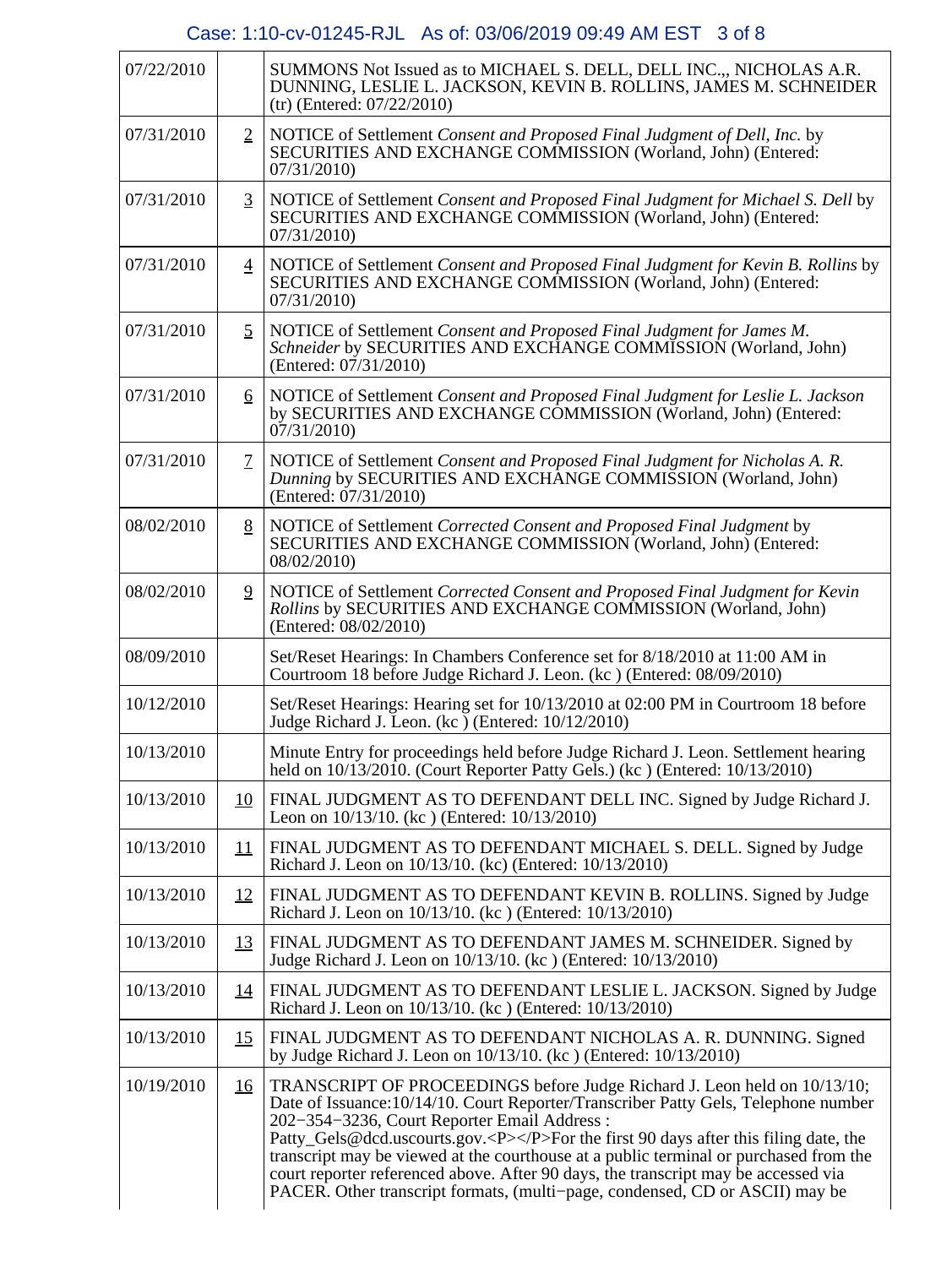## Case: 1:10-cv-01245-RJL As of: 03/06/2019 09:49 AM EST 4 of 8

|            |           | purchased from the court reporter. <p>NOTICE RE REDACTION OF<br/><b>TRANSCRIPTS:</b> The parties have twenty–one days to file with the court and the<br/>court reporter any request to redact personal identifiers from this transcript. If no such<br/>requests are filed, the transcript will be made available to the public via PACER<br/>without redaction after 90 days. The policy, which includes the five personal<br/>identifiers specifically covered, is located on our website at<br/>ww.dcd.uscourts.gov.<p></p> Redaction Request due 11/9/2010. Redacted Transcript<br/>Deadline set for 11/19/2010. Release of Transcript Restriction set for 1/17/2011. (Gels,<br/>Patty) (Entered: 10/19/2010)</p> |
|------------|-----------|-----------------------------------------------------------------------------------------------------------------------------------------------------------------------------------------------------------------------------------------------------------------------------------------------------------------------------------------------------------------------------------------------------------------------------------------------------------------------------------------------------------------------------------------------------------------------------------------------------------------------------------------------------------------------------------------------------------------------|
| 10/26/2010 |           | DEPOSIT of Funds into the Registry of the Court by Michael S. Dell, in the amount of<br>\$ \$4,000,001.00, Receipt Number 4616033696. (if, ) (Entered: 10/27/2010)                                                                                                                                                                                                                                                                                                                                                                                                                                                                                                                                                    |
| 10/27/2010 |           | DEPOSIT of Funds into the Registry of the Court by James Schneider in the amount of<br>\$ \$1,000,287.00, Receipt Number 4616033735. (jf, ) (Entered: 10/27/2010)                                                                                                                                                                                                                                                                                                                                                                                                                                                                                                                                                     |
| 10/27/2010 |           | DEPOSIT of Funds into the Registry of the Court by Kevin B. Rollins in the amount<br>of \$\$4,000,001.00, Receipt Number CQ11461600006. (if, ) (Entered: 11/01/2010)                                                                                                                                                                                                                                                                                                                                                                                                                                                                                                                                                  |
| 10/27/2010 |           | DEPOSIT of Funds into the Registry of the Court by Dell, Inc. in the amount of<br>\$100,000,001.00, Receipt Number CQ11461600007. (jf, ) (Entered: 11/01/2010)                                                                                                                                                                                                                                                                                                                                                                                                                                                                                                                                                        |
| 11/24/2010 |           | DEPOSIT of Funds into the Registry of the Court in the amount of \$\$50,001.00<br>received by wire transfer on 11/16/10, Receipt Number CQ11461600011 by Nicolas<br>A.R. Dunning. (if, ) (Entered: 11/29/2010)                                                                                                                                                                                                                                                                                                                                                                                                                                                                                                        |
| 11/24/2010 |           | DEPOSIT of Funds into the Registry of the Court in the amount of \$\$6.03 received by<br>wire transfer on 11/17/10, Receipt Number CQ11461600012 by Nicolas A.R.<br>Dunning. (jf, ) (Entered: 11/29/2010)                                                                                                                                                                                                                                                                                                                                                                                                                                                                                                             |
| 12/17/2010 | <u>17</u> | NOTICE of Appearance by Stacey M. Nahrwold on behalf of SECURITIES AND<br>EXCHANGE COMMISSION (Nahrwold, Stacey) (Entered: 12/17/2010)                                                                                                                                                                                                                                                                                                                                                                                                                                                                                                                                                                                |
| 12/17/2010 | <u>18</u> | MOTION for Order to Transfer Funds and to Appoint a Tax Administrator by<br>SECURITIES AND EXCHANGE COMMISSION (Attachments: #1 Text of<br>Proposed Order)(Nahrwold, Stacey). Added MOTION (to Appoint) on 12/20/2010<br>(znmw, ). (Entered: 12/17/2010)                                                                                                                                                                                                                                                                                                                                                                                                                                                              |
| 12/22/2010 | <u>19</u> | NOTICE of Appearance by Marsha Massey on behalf of SECURITIES AND<br>EXCHANGE COMMISSION (Massey, Marsha) (Entered: 12/22/2010)                                                                                                                                                                                                                                                                                                                                                                                                                                                                                                                                                                                       |
| 12/22/2010 | 20        | Amended MOTION for Order to Transfer Funds and to Appoint a Tax Administrator<br>by SECURITIES AND EXCHANGE COMMISSION (Attachments: #1 Appendix A,<br># 2 Appendix B, # 3 Appendix C, # 4 Text of Proposed Order)(Massey, Marsha)<br>(Entered: 12/22/2010)                                                                                                                                                                                                                                                                                                                                                                                                                                                           |
| 12/29/2010 | 21        | ORDER granting 20 Amended Motion for Order to Transfer Funds and To Appoint A<br>Tax Administrator. Signed by Judge Richard J. Leon on 12/28/2010. (jth) (Entered:<br>12/29/2010)                                                                                                                                                                                                                                                                                                                                                                                                                                                                                                                                     |
| 01/10/2011 | 22        | MOTION for Extension of Time to Pay Civil Penalty by JAMES M. SCHNEIDER<br>(Attachments: #1 Text of Proposed Order)(Eggleston, Warren) (Entered: 01/10/2011)                                                                                                                                                                                                                                                                                                                                                                                                                                                                                                                                                          |
| 01/13/2011 |           | MINUTE ORDER granting 22 Motion of Defendant James M. Schneider for<br>Extension of Time to Pay Civil Penalty. It is hereby ORDERED that defendant<br>Schneider's motion is GRANTED. Defendant Schneider shall pay the remaining civil<br>penalty owed, totalling \$2,121,736, within 270 days of the Final Judgment entered<br>against him, or no later than July 11, 2011. Defendant Schneider shall also pay<br>post-judgment interest pursuant to 28 U.S.C. § 1961. Signed by Judge Richard J. Leon<br>on $1/13/2011$ . (lcril1) (Entered: 01/13/2011)                                                                                                                                                            |
| 01/14/2011 |           | Set/Reset Deadlines: civil penalty owed due by 7/11/2011. (kc) (Entered: 01/14/2011)                                                                                                                                                                                                                                                                                                                                                                                                                                                                                                                                                                                                                                  |
| 03/10/2011 | 23        | Emergency MOTION for Disbursement of Funds to Pay Tax Obligations by<br>SECURITIES AND EXCHANGE COMMISSION (Attachments: #1 Exhibit<br>Declaration of Tax Administrator, $\# 2$ Text of Proposed Order)(Massey, Marsha)<br>(Entered: 03/10/2011)                                                                                                                                                                                                                                                                                                                                                                                                                                                                      |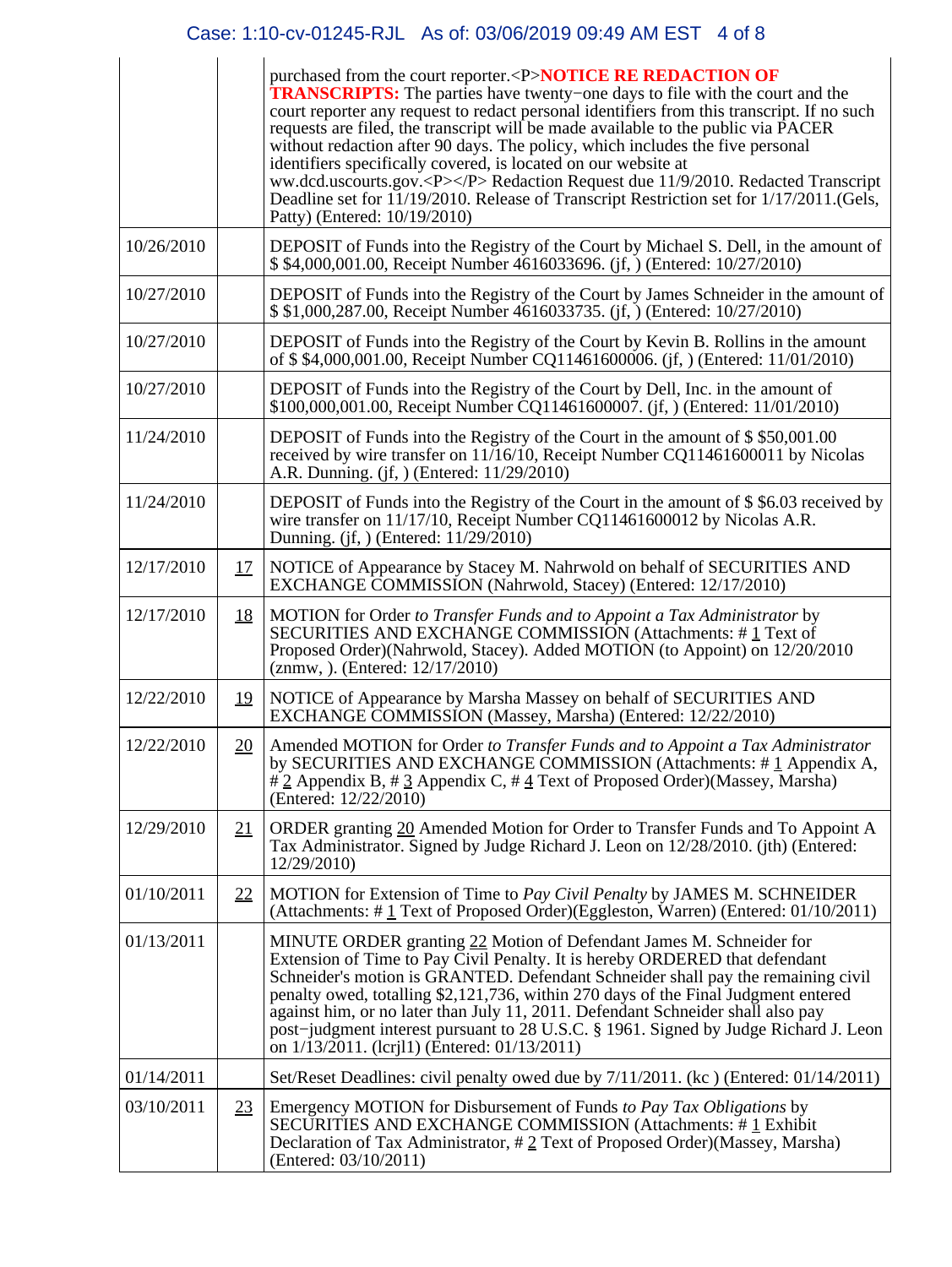# Case: 1:10-cv-01245-RJL As of: 03/06/2019 09:49 AM EST 5 of 8

| 03/10/2011 | 24 | NOTICE Certificate of Service by SECURITIES AND EXCHANGE COMMISSION<br>re 23 Emergency MOTION for Disbursement of Funds to Pay Tax Obligations<br>$(Massey, Marsha)$ (Entered: $03/10/2011$ )                                                                                                                                                                                                                                                               |
|------------|----|-------------------------------------------------------------------------------------------------------------------------------------------------------------------------------------------------------------------------------------------------------------------------------------------------------------------------------------------------------------------------------------------------------------------------------------------------------------|
| 03/11/2011 | 25 | ORDER granting 23 Motion for Disbursement of Funds. Signed by Judge Richard J.<br>Leon on $3/10/11$ . (see order) (kc) (Entered: 03/11/2011)                                                                                                                                                                                                                                                                                                                |
| 03/29/2011 | 26 | MOTION for Disbursement of Funds to Pay Tax Obligations by SECURITIES AND<br>EXCHANGE COMMISSION (Attachments: #1 Exhibit Declaration of Tax<br>Administrator, #2 Text of Proposed Order)(Massey, Marsha) (Entered: 03/29/2011)                                                                                                                                                                                                                             |
| 03/29/2011 | 27 | MOTION for Disbursement of Funds to Pay Fees and Expenses of Tax Administrator<br>by SECURITIES AND EXCHANGE COMMISSION (Attachments: #1 Exhibit<br>Declaration and Invoice of Tax Administrator, $\# 2$ Text of Proposed Order)(Massey,<br>Marsha) (Entered: 03/29/2011)                                                                                                                                                                                   |
| 04/08/2011 | 28 | ORDER granting 26 Motion for Disbursement of Funds to Pay Tax Obligations.<br>Signed by Judge Richard J. Leon on 4/7/2011. (see order) (kc) (Entered: 04/08/2011)                                                                                                                                                                                                                                                                                           |
| 04/08/2011 | 29 | ORDER granting 27 MOTION for Disbursement of Funds to Pay Fees and Expenses<br>of Tax Administrator. Signed by Judge Richard J. Leon on 4/7/2011. (see order) (kc)<br>(Entered: 04/08/2011)                                                                                                                                                                                                                                                                 |
| 04/20/2011 |    | DEPOSIT of funds into the registry of the court in the amount of \$ \$7,350.19, Receipt<br>Number 4616037898 received by Randall D. Imhoff \$7,341.50, principal and \$8.69,<br>interest totaling \$7,350.19. (jf, ) (Entered: 04/21/2011)                                                                                                                                                                                                                  |
| 05/26/2011 | 30 | MOTION for Disbursement of Funds to Pay Tax Obligations by SECURITIES AND<br>EXCHANGE COMMISSION (Attachments: $\#$ 1 Text of Proposed Order, $\#$ 2 Exhibit<br>A)(Nahrwold, Stacey) (Entered: 05/26/2011)                                                                                                                                                                                                                                                  |
| 06/01/2011 | 31 | ORDER granting 30 Motion for Disbursement of Funds. (SEE ORDER FOR<br>DETAILS)Signed by Judge Richard J. Leon on 5/28/2011. (jth) (Entered: 06/01/2011)                                                                                                                                                                                                                                                                                                     |
| 07/11/2011 | 32 | MOTION for Extension of Time to Pay Civil Penalty by JAMES M. SCHNEIDER<br>(Attachments: #1 Text of Proposed Order)(Eggleston, Warren) (Entered: 07/11/2011)                                                                                                                                                                                                                                                                                                |
| 07/11/2011 |    | DEPOSIT of Funds, a wire transfer in the amount of \$1,003,572.00, Receipt Number<br>$CQ11461600086$ as a portion of the ordered amount imposed by the court. (rdj)<br>(Entered: 07/14/2011)                                                                                                                                                                                                                                                                |
| 07/12/2011 |    | DEPOSIT of Funds into the registry of the court in the amount of \$7,354.53, Receipt<br>Number 4616040527 received by Randall D. Imhoff \$7,341.50, principal and \$13.03,<br>interest totaling \$7,354.53. (rdj) (Entered: 07/13/2011)                                                                                                                                                                                                                     |
| 07/14/2011 |    | MINUTE ORDER granting 32 Motion of Defendant James M. Schneider for<br>Extension of Time to Pay Civil Penalty. It is hereby ORDERED that the motion is<br>GRANTED. Defendant Schneider shall pay \$300,000 by August 26, 2011, and<br>\$621,736 by October 11, 2011, with each such payment to include post-judgment<br>interest pursuant to 28 U.S.C. section 1961. Signed by Judge Richard J. Leon on<br>$07/14/2011$ . (lcril1) (Entered: $07/14/2011$ ) |
| 07/15/2011 |    | DEPOSIT of Wire Transer Funds in the amount of \$\$200,000.00, Receipt Number<br>CQ11461600088 received from James Schneider on July 13, 2011. (jf, ) (Entered:<br>07/15/2011                                                                                                                                                                                                                                                                               |
| 09/13/2011 | 33 | MOTION for Disbursement of Funds (Expedited) by SECURITIES AND<br>EXCHANGE COMMISSION (Attachments: $\#$ 1 Text of Proposed Order, $\#$ 2 Exhibit<br>A – Declaration of Tax Administrator)(Nahrwold, Stacey) (Entered: 09/13/2011)                                                                                                                                                                                                                          |
| 10/11/2011 | 34 | ORDER granting 33 Motion for Disbursement of Funds to Pay Tax Obligations. (SEE<br>THE ORDER FOR COMPLETE DETAILS). Signed by Judge Richard J. Leon on<br>10/7/2011. (jth) (Entered: 10/11/2011)                                                                                                                                                                                                                                                            |
| 10/14/2011 |    | DEPOSIT of Funds in the amount of \$14,717.76, Receipt Number 4616042940<br>received from Randall Imhoff on October 13, 2011. Principal $= $14,683.00$ Interest $=$<br>\$34.76 (rdj) (Entered: 10/17/2011)                                                                                                                                                                                                                                                  |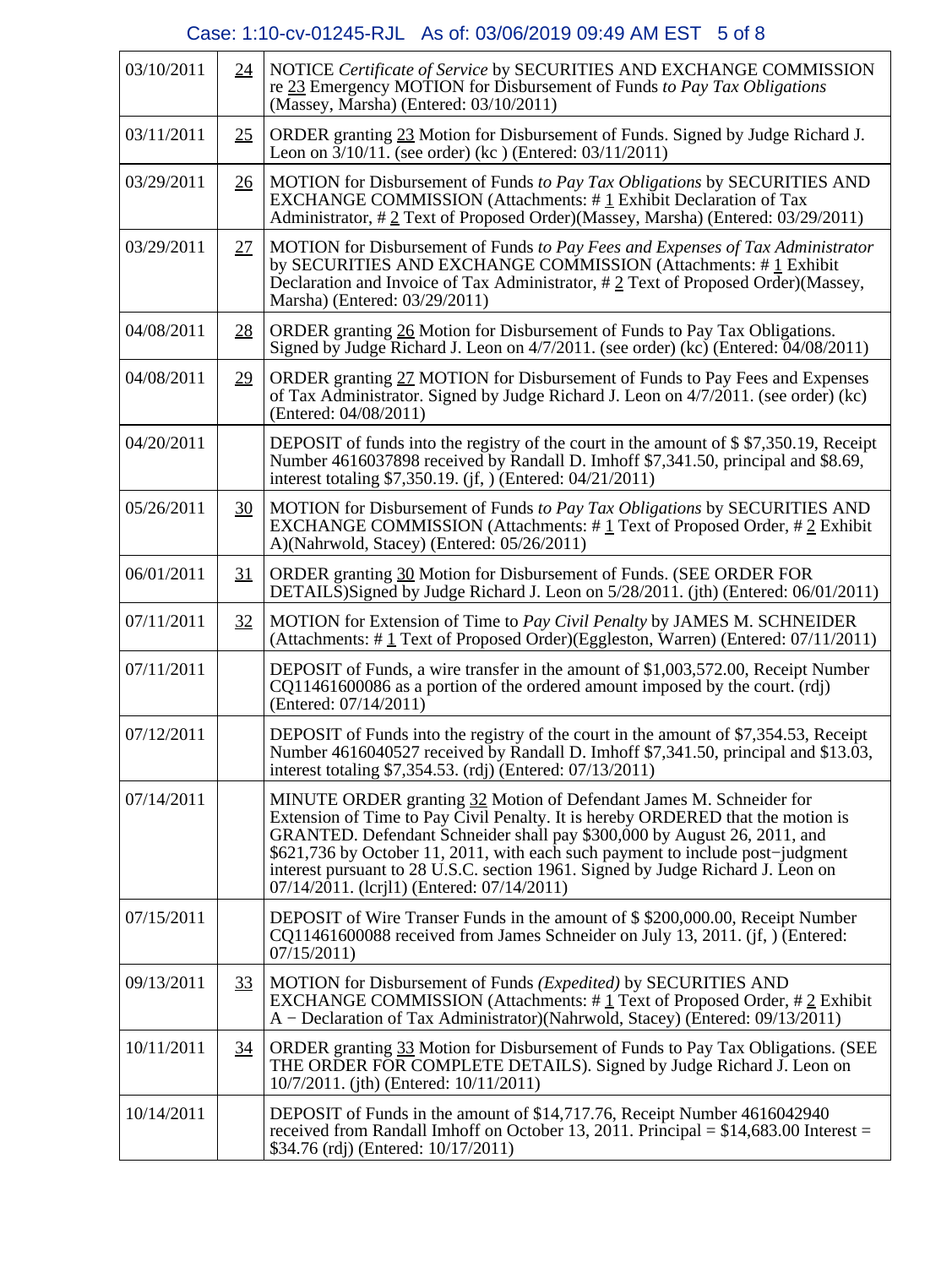# Case: 1:10-cv-01245-RJL As of: 03/06/2019 09:49 AM EST 6 of 8

| 10/21/2011 | 35              | MOTION for Order for Establishment of Fair Fund and Appointment of Distribution<br>Agent by SECURITIES AND EXCHANGE COMMISSION (Attachments: #1<br>Memorandum in Support, #2 Appendix A, #3 Text of Proposed Order)(Nahrwold,<br>Stacey) (Entered: $10/21/2011$ )                                                                                                                                                                                                                                                                                                                                                              |
|------------|-----------------|--------------------------------------------------------------------------------------------------------------------------------------------------------------------------------------------------------------------------------------------------------------------------------------------------------------------------------------------------------------------------------------------------------------------------------------------------------------------------------------------------------------------------------------------------------------------------------------------------------------------------------|
| 11/15/2011 | $\frac{36}{5}$  | ORDER FOR ESTABLISHMENT OF A FAIR FUND AND APPOINTMENT OF<br>DISTRIBUTION AGENT. Signed by Judge Richard J. Leon on 11/14/2011. (see<br>order) (kc) (Entered: 11/15/2011)                                                                                                                                                                                                                                                                                                                                                                                                                                                      |
| 04/06/2012 | 37              | NOTICE of Appearance by Scott N. Auby on behalf of JAMES M. SCHNEIDER<br>(Auby, Scott) (Entered: $04/06/2012$ )                                                                                                                                                                                                                                                                                                                                                                                                                                                                                                                |
| 04/06/2012 | 38              | MOTION for Extension of Time to Pay Civil Penalty by JAMES M. SCHNEIDER<br>(Attachments: #1 Text of Proposed Order)(Auby, Scott) (Entered: 04/06/2012)                                                                                                                                                                                                                                                                                                                                                                                                                                                                         |
| 04/06/2012 | 39              | Amended MOTION for Extension of Time to Pay Civil Penalty by JAMES M.<br>SCHNEIDER (Attachments: #1 Text of Proposed Order)(Auby, Scott) (Entered:<br>04/06/2012)                                                                                                                                                                                                                                                                                                                                                                                                                                                              |
| 04/25/2012 |                 | DEPOSIT of Funds into the Registry of the Court on 04/12/2012 in the amount of<br>\$152,122.00, Receipt Number CQ12461600078 received from JAMES M.<br>SCHNEIDER. (jf, $\overline{)}$ (Entered: 04/25/2012)                                                                                                                                                                                                                                                                                                                                                                                                                    |
| 04/25/2012 |                 | MINUTE ORDER granting nunc pro tunc 39 Motion of Defendant James M.<br>Schneider For Extension of Time to Pay Civil Penalty. It is hereby ORDERED that the<br>motion is GRANTED; and it is further ORDERED that defendant James Schneider, in<br>satisfaction of Paragraph IX of the Final Judgment (Dkt. $\#13$ ), shall pay (1) 250,000 on<br>or before June 29, $\overline{2012}$ , and (2) \$521,736 on or before August 31, $\overline{2012}$ , with each<br>such payment to include post-judgment interest pursuant to 28 U.S.C. § 1961. Signed<br>by Judge Richard J. Leon on 4/25/2012. (lcril1) (Entered: 04/25/2012) |
| 09/20/2012 | 40              | MOTION for Order Approving a Distribution Plan for the Dell Fair Fund by<br>SECURITIES AND EXCHANGE COMMISSION (Attachments: #1 Exhibit 1 – Plan<br>of Distribution, $\# 2$ Plan of Allocation, $\# 3$ Text of Proposed Order)(Nahrwold, Stacey)<br>(Entered: 09/20/2012)                                                                                                                                                                                                                                                                                                                                                      |
| 11/20/2012 |                 | DEPOSIT of Funds into the Registry of the Court on July 3, 2012 in the amount of $\$$<br>250,000.00, Receipt Number CQ12461600192 received from JAMES M.<br>SCHNEIDER. (rdj) (Entered: 11/21/2012)                                                                                                                                                                                                                                                                                                                                                                                                                             |
| 12/11/2012 | 41              | ORDER APPROVING DISTRIBUTION PLAN. Signed by Judge Richard J. Leon on<br>12/15/2012. (see order) (kc) (Entered: 12/11/2012)                                                                                                                                                                                                                                                                                                                                                                                                                                                                                                    |
| 12/21/2012 |                 | DEPOSIT of Wire Transer Funds in the amount of \$\$100,000.00, Receipt Number<br>4616053373 from James Schneider. (jf, ) (Entered: 12/26/2012)                                                                                                                                                                                                                                                                                                                                                                                                                                                                                 |
| 01/25/2013 | 42              | STATUS REPORT The Distribution Agent's First Progress Report by GARDEN<br>CITY GROUP, INC. (Cirami, Stephen) Modified on 2/19/2013 (znmw, ). (Entered:<br>01/25/2013                                                                                                                                                                                                                                                                                                                                                                                                                                                           |
| 04/19/2013 | $\overline{43}$ | STATUS REPORT The Distribution Agent's Second Progress Report by GARDEN<br>CITY GROUP, INC (Cirami, Stephen) (Entered: 04/19/2013)                                                                                                                                                                                                                                                                                                                                                                                                                                                                                             |
| 04/19/2013 |                 | DEPOSIT of Funds into the Registry of the Court in the amount of \$\$100,000.00,<br>Receipt Number 4616055695 received from James Schneider. (jf, ) (Entered:<br>04/22/2013                                                                                                                                                                                                                                                                                                                                                                                                                                                    |
| 05/06/2013 | 44              | ORDER: It is hereby ordered that defendant DELL, INC. promptly deposit the sum of<br>\$2,285.00 into the Registry of the Court. It is further ordered that a copy of this Order<br>be served personally upon the Clerk of Court or the Finance Administrator. Signed by<br>Judge Richard J. Leon on 05/20/13. (tb, ) (Entered: 05/06/2013)                                                                                                                                                                                                                                                                                     |
| 05/07/2013 |                 | DEPOSIT of Funds into the Registry of the Court in the amount of $$2,285.00$ ,<br>Receipt Number 4616056113 by Damasco and Associates LLP (jf, ) (Entered:<br>05/08/2013)                                                                                                                                                                                                                                                                                                                                                                                                                                                      |
| 07/01/2013 |                 | DEPOSIT of Funds into the Registry of the Court in the amount of \$100,000.00,<br>Receipt Number CQ13461600076. (jf, ) (Entered: 07/02/2013)                                                                                                                                                                                                                                                                                                                                                                                                                                                                                   |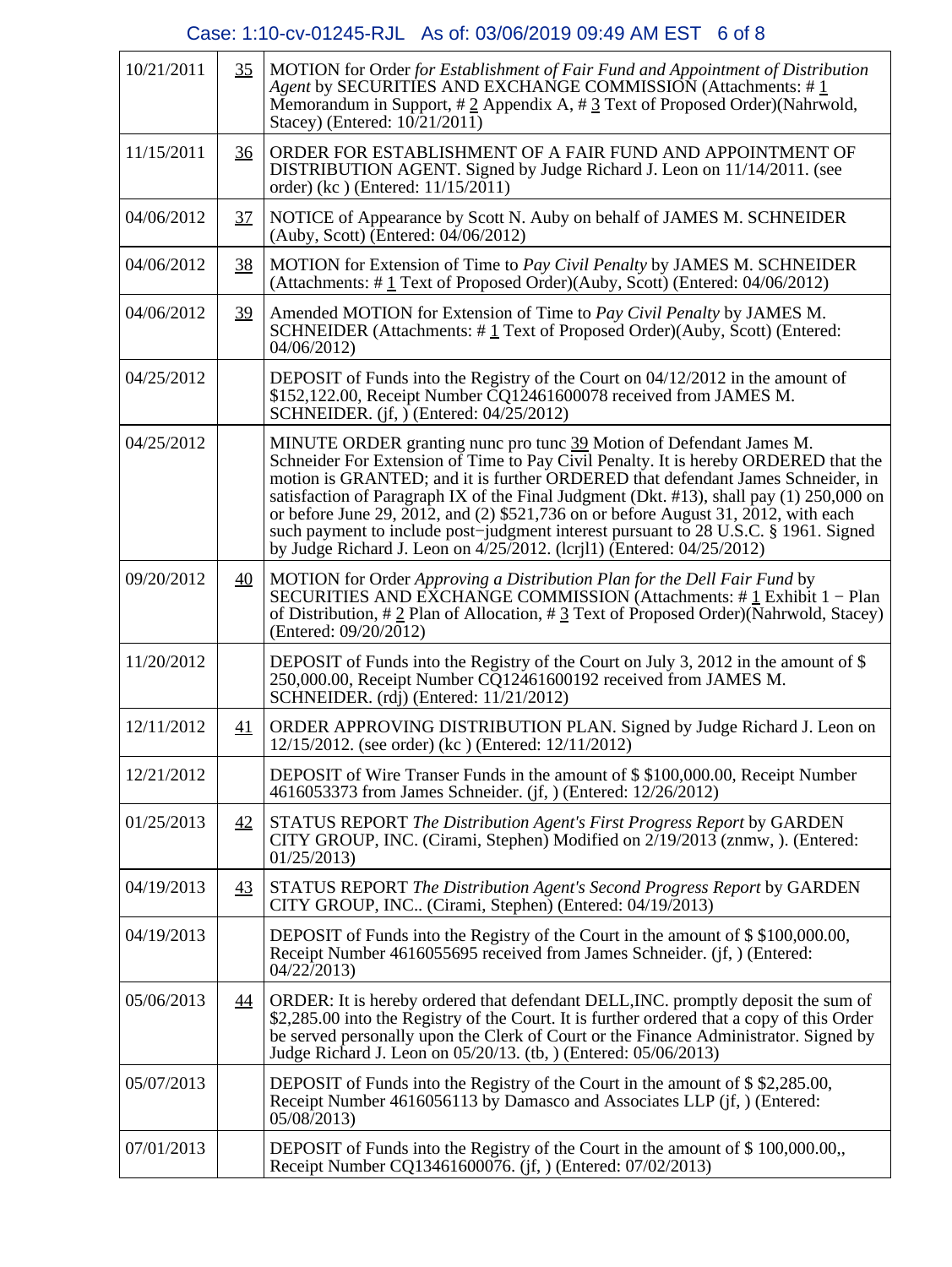# Case: 1:10-cv-01245-RJL As of: 03/06/2019 09:49 AM EST 7 of 8

| 07/19/2013 | 45        | STATUS REPORT The Distribution Agent's Third Progress Report by GARDEN<br>CITY GROUP, INC (Cirami, Stephen) (Entered: 07/19/2013)                                                                                                                                                                                                                                  |
|------------|-----------|--------------------------------------------------------------------------------------------------------------------------------------------------------------------------------------------------------------------------------------------------------------------------------------------------------------------------------------------------------------------|
| 10/01/2013 |           | DEPOSIT of Funds into the Courts Registry in the amount of \$\$100,000.00, Receipt<br>Number: CQ13461600101 from James Schneider received on 09/30/2013 (jf,)<br>(Entered: 10/02/2013)                                                                                                                                                                             |
| 10/18/2013 | <u>46</u> | STATUS REPORT The Distribution Agent's Fourth Progress Report by GARDEN<br>CITY GROUP, INC (Cirami, Stephen) (Entered: 10/18/2013)                                                                                                                                                                                                                                 |
| 01/02/2014 |           | DEPOSIT of Funds into the Registry of the Court in the amount of \$100,000.00,<br>Receipt Number CQ14461600023. (rdj) (Entered: 01/03/2014)                                                                                                                                                                                                                        |
| 01/17/2014 | 47        | STATUS REPORT The Distribution Agent's Fifth Progress Report by GARDEN<br>CITY GROUP, INC (Cirami, Stephen) (Entered: 01/17/2014)                                                                                                                                                                                                                                  |
| 04/18/2014 | <u>48</u> | STATUS REPORT The Distribution Agent's Sixth Progress Report by GARDEN<br>CITY GROUP, INC (Cirami, Stephen) (Entered: 04/18/2014)                                                                                                                                                                                                                                  |
| 07/15/2014 | 49        | STATUS REPORT The Distribution Agent's Seventh Progress Report by GARDEN<br>CITY GROUP, INC (Cirami, Stephen) (Entered: 07/15/2014)                                                                                                                                                                                                                                |
| 07/17/2014 |           | DEPOSIT of Funds into the Registry of the Court in the amount of \$\$23,207.54,<br>Receipt Number CQ14461600074 from James Schneider. (jf, ) (Entered: 07/18/2014)                                                                                                                                                                                                 |
| 07/24/2014 | <u>50</u> | MOTION for Disbursement of Funds by SECURITIES AND EXCHANGE<br>COMMISSION (Attachments: $\#$ 1 Declaration of Ellen E. Riley in Support of the<br>Securities and Exchange Commission's Motion for Distribution of Fair Fund, #2 Text<br>of Proposed Order to Transfer Funds to the Distribution Agent for<br>Disbursement)(Timmons, Nichola) (Entered: 07/24/2014) |
| 07/28/2014 | 51        | ORDER: Having considered plaintiff's 50 Motion for Disbursement of Fund; it is<br>hereby ordered that the Clerk of Court shall issue a check to the Distribution Agent,<br>Garden City Group Inc. SEE ORDER FOR FULL DETAILS. Signed by Judge<br>Richard J. Leon on 07/25/14. (tb, ) (Entered: 07/28/2014)                                                         |
| 08/13/2014 | 52        | NOTICE of Receipt Acknowledging Receipt of Funds and Deposit into Escrow<br>Account by GARDEN CITY GROUP, INC. (Cirami, Stephen) (Entered: 08/13/2014)                                                                                                                                                                                                             |
| 10/17/2014 | 53        | STATUS REPORT The Distribution Agent's Eighth Progress Report by GARDEN<br>CITY GROUP, INC (Cirami, Stephen) (Entered: 10/17/2014)                                                                                                                                                                                                                                 |
| 01/20/2015 | 54        | STATUS REPORT The Distribution Agent's Ninth Progress Report by GARDEN<br>CITY GROUP, INC (Cirami, Stephen) (Entered: 01/20/2015)                                                                                                                                                                                                                                  |
| 04/20/2015 | 55        | STATUS REPORT The Distribution Agent's Tenth Progress Report by GARDEN<br>CITY GROUP, INC (Cirami, Stephen) (Entered: 04/20/2015)                                                                                                                                                                                                                                  |
| 07/16/2015 | 56        | STATUS REPORT The Distribution Agent's Eleventh Progress Report by GARDEN<br>CITY GROUP, INC (Cirami, Stephen) (Entered: 07/16/2015)                                                                                                                                                                                                                               |
| 10/20/2015 | 57        | Quarterly STATUS REPORT The Distribution Agent's Twelfth Progress Report by<br>GARDEN CITY GROUP, INC (Cirami, Stephen) (Entered: 10/20/2015)                                                                                                                                                                                                                      |
| 01/20/2016 | 58        | Quarterly STATUS REPORT The Distribution Agent's Thirteenth Progress Report by<br>GARDEN CITY GROUP, INC (Cirami, Stephen) (Entered: 01/20/2016)                                                                                                                                                                                                                   |
| 04/19/2016 | 59        | Quarterly STATUS REPORT The Distribution Agent's Fourteenth Progress Report by<br>GARDEN CITY GROUP, INC (Cirami, Stephen) (Entered: 04/19/2016)                                                                                                                                                                                                                   |
| 07/18/2016 | <u>60</u> | Quarterly STATUS REPORT The Distribution Agent's Fifteenth Progress Report by<br>GARDEN CITY GROUP, INC (Cirami, Stephen) (Entered: 07/18/2016)                                                                                                                                                                                                                    |
| 10/19/2016 | <u>61</u> | Quarterly STATUS REPORT The Distribution Agent's Sixteenth Progress Report by<br>GARDEN CITY GROUP, INC (Cirami, Stephen) (Entered: 10/19/2016)                                                                                                                                                                                                                    |
| 01/19/2017 | <u>62</u> | Quarterly STATUS REPORT The Distribution Agent's Seventeenth Progress Report<br>by GARDEN CITY GROUP, INC (Cirami, Stephen) (Entered: 01/19/2017)                                                                                                                                                                                                                  |
| 04/20/2017 | 63        | STATUS REPORT The Distribution Agent's Eighteenth Progress Report by<br>GARDEN CITY GROUP, INC (Cirami, Stephen) (Entered: 04/20/2017)                                                                                                                                                                                                                             |